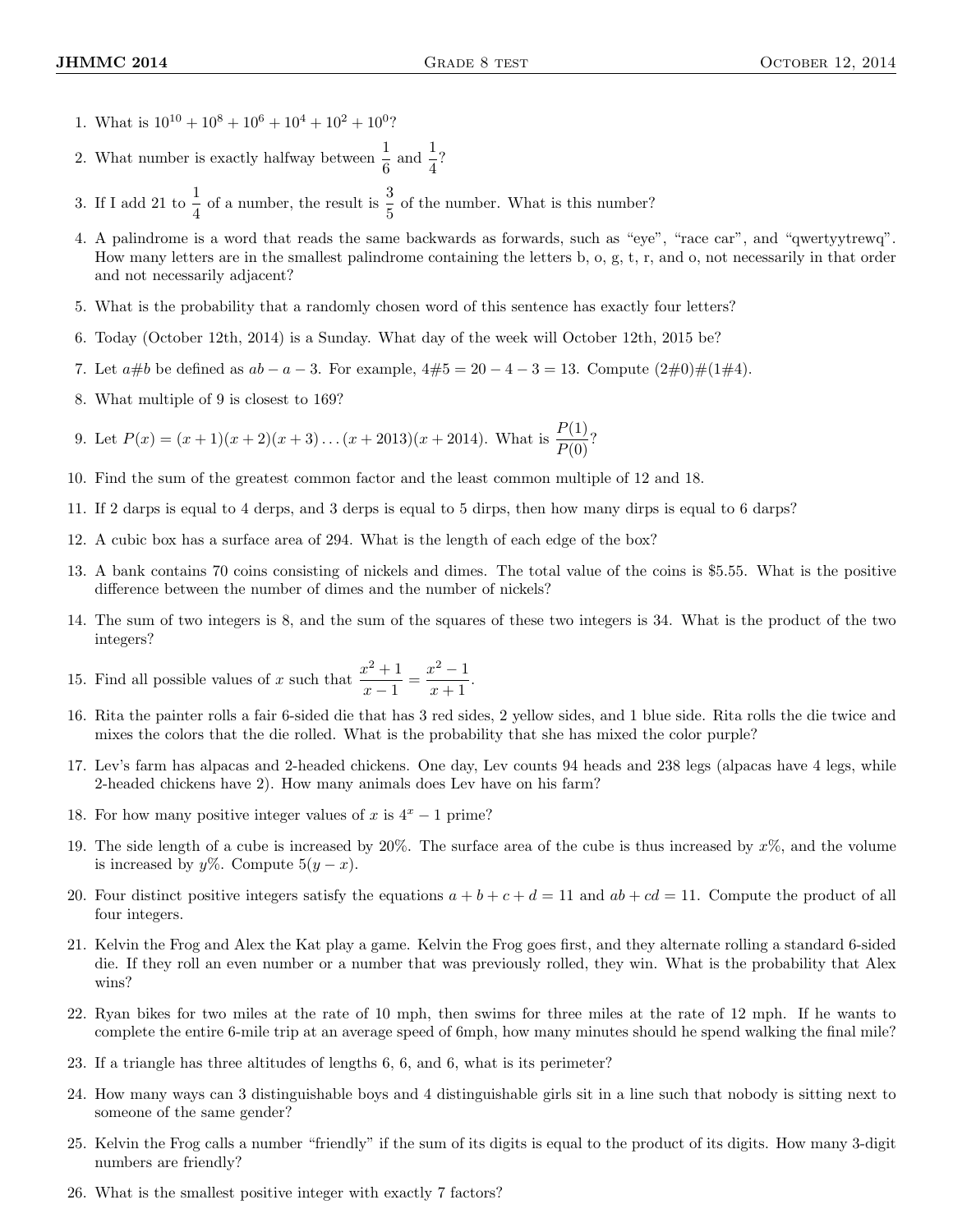- 27. A spinner is divided into 4 equal sections, and 2 non-adjacent ones are painted black. Alex the Kat divides every white section into 3 equal regions, and paints the middle one black. Kelvin the Frog then divides every black section, including the ones just formed by Alex, into 3 equal regions and paints the middle one white. Alex then spins the spinner. What is the probability it lands on a black region?
- 28. Compute  $102^4 8 \cdot 102^3 + 24 \cdot 102^2 32 \cdot 102 + 16$ .
- 29. The pages of a book are numbered in order starting with zero. If exactly 2014 digits were printed, how many pages are in the book?
- 30. Three unit circles are each externally tangent to each other. Find the area of the smallest equilateral triangle that contains each of these circles.
- 31. On a circle of radius 6, with diameter  $\overline{AB}$ , Zack the Orangutan decides to draw a point C on the circumference of the circle to form triangle  $ABC$ . What is the maximum possible area of this triangle?
- 32. If x is a positive integer such that  $x^2 = 2^{64}$ , y is a number such that  $x^x = 2^y$ , and z is a number such that  $y = 2^z$ , compute z.
- 33. Points  $D, E, F$ , and G lie outside unit square ABCD such that ADB, BEC, CFD, and DGA are all equilateral triangles. Find the area of square *DEFG*.
- 34. A figure consists of a 4x4 grid of unit squares with a 2x2 hole in the middle. Kelvin the Frog starts at corner A, and wishes to reach the opposite corner B by a series of hops, each of which are either 1 unit to the right or 1 unit down. In how many ways is this possible? One possible path is shown below:



- 35. Everyday, Soonho Kwon watches 30 minutes of one episode of his favorite TV show, Running Man, each of which is 2 hours long and releases a new episode every Sunday. Because he has been very busy lately, he is 10 episodes behind. If he starts watching Running Man again today, Sunday, October 12, 2014, then on what date will Soonho first have no more episodes left to watch?
- 36. An unfair coin is flipped 2015 times. If the probability of getting heads exactly twice is equal to the probability of getting heads exactly three times, what is the probability of getting heads on any given flip?
- 37. Kelvin the Frog has 42 lilypads arranged in a line. He needs to choose 2 pairs of adjacent lilypads to build houses on. Of course, the same lilypad cannot be part of multiple houses. In how many ways can Kelvin the Frog build his houses?
- 38. Find the area of an equiangular hexagon with side lengths 4, 2, 4, 2, 4, and 2.
- 39. Kelvin the Frog and Zack the Orangutan stand on opposite corners of a square of side length 1. They both have poor vision and can only see things within 1 unit of themselves. AJ the Denace the Mennis randomly throws a stone into the square. What is the probability that both Kelvin and Zack can see the stone?
- 40. Two circles with centers  $O_1$  and  $O_2$  have radii 5 and 3, respectively. They intersect at points A and B, and point C lies on AB such that A is the midpoint of B and C. Find  $CO_1^2 - CO_2^2$ .
- 41. Let  $f(x) = x^2 6x + 5$  and  $g(x) = x^2 7x + 12$ . Find the sum of all x satisfying the equation  $(f(x) + g(x))^2 (f(x) g(x))^2$  $q(x))^2 = 0.$
- 42.  $\triangle ABC$  is a right triangle with right angle B, and regular hexagons  $P_1, P_2, P_3$  are constructed outside ABC such that AB is a side of  $P_1$ , BC is a side of  $P_2$ , and  $P_3$  is a side of CA. If the area of  $P_1$  is 16 and the area of  $P_2$  is 36, find the area of  $P_3$ .
- 43. Songpai is building a rectangular pen for his pet mouse, Thomas. He has 12 meters of fencing, and he will use his infinitely long wall as one side of the pen. What is the maximum area that Songpai can make for Thomas?